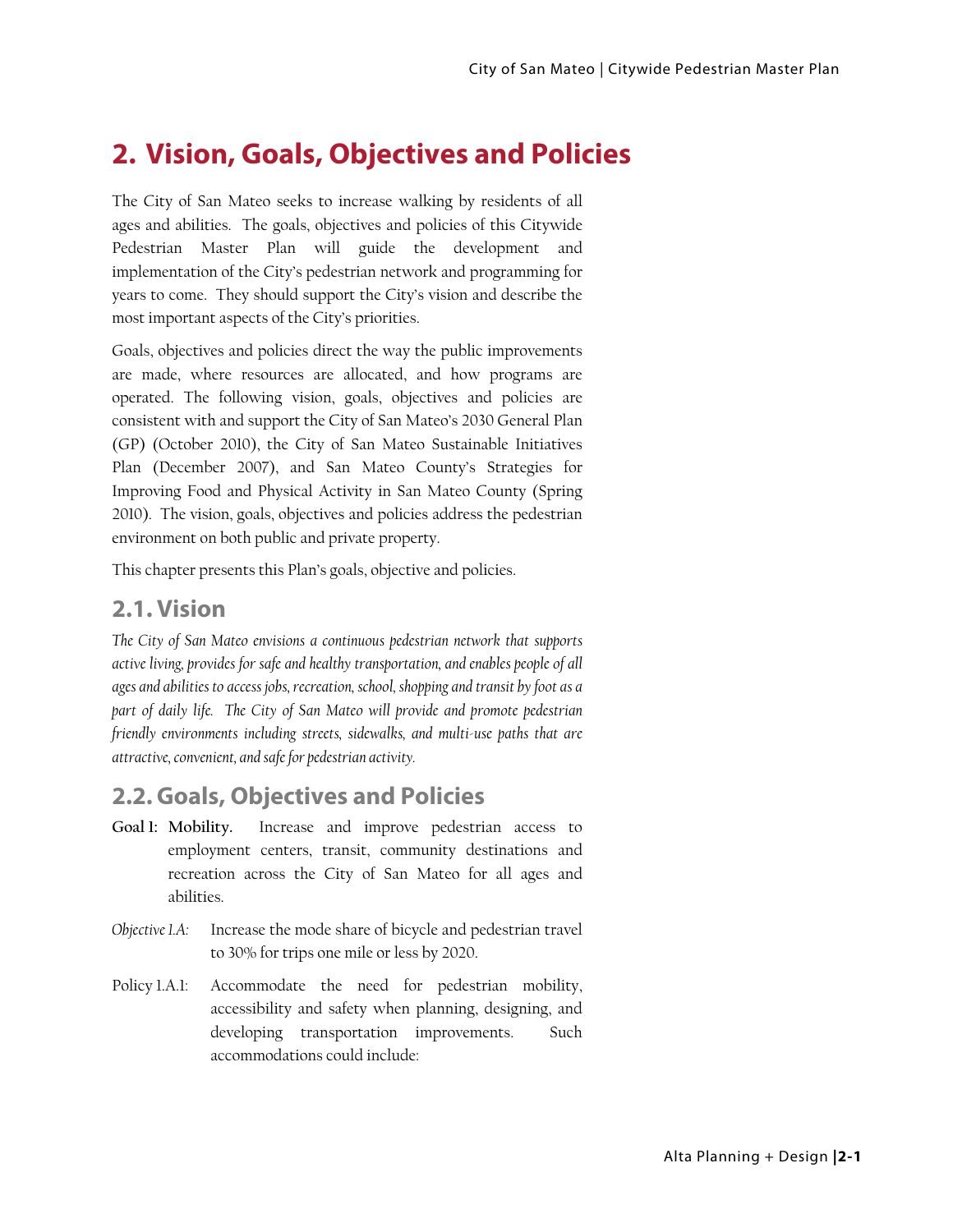- a. Review capital improvement projects to make sure that needs of nonmotorized travel are considered in planning, programming, design, reconstruction, retrofit, maintenance, construction, operations, and project development activities and products,
- b. Accommodate the needs of all travelers through a "complete streets" approach to designing new transportation improvements. Complete streets are roadways designed to facilitate safe, comfortable, and efficient travel for all roadway users. Accommodations include sidewalks, crosswalks, pedestrian cut-throughs, or other pedestrian improvements, and
- c. Create and implement an ADA Transition Plan that includes actions such as retrofitting street corners, crossings, and transit stops that do not meet current accessibility standards.
- *Objective 1.B:* Work to eliminate barriers to pedestrian travel.
- Policy 1.B.1: Identify opportunities to remove barriers, improve or add pedestrian crossings of US Highway 101, State Routes 82 (El Camino Real), State Route 92, the Caltrain railroad tracks, and major arterials
- Policy 1.B.2: Identify gaps in the pedestrian facilities network and needed improvements to and within key pedestrian activity centers and community areas, and define priorities for eliminating these gaps by making needed improvements.
- *Objective 1.C:* Work with transit providers to develop high quality and pedestrian accessible transit stops and stations.
- Policy 1.C.1: Work with Caltrain and SamTrans to establish appropriate designs for transit stops and station accessways.
- *Objective 1.D:* Regularly evaluate pedestrian activity levels, facilities and programs.
- Policy 1.D.1: Develop and implement an annual evaluation program to count and survey the community on pedestrian facilities and programs.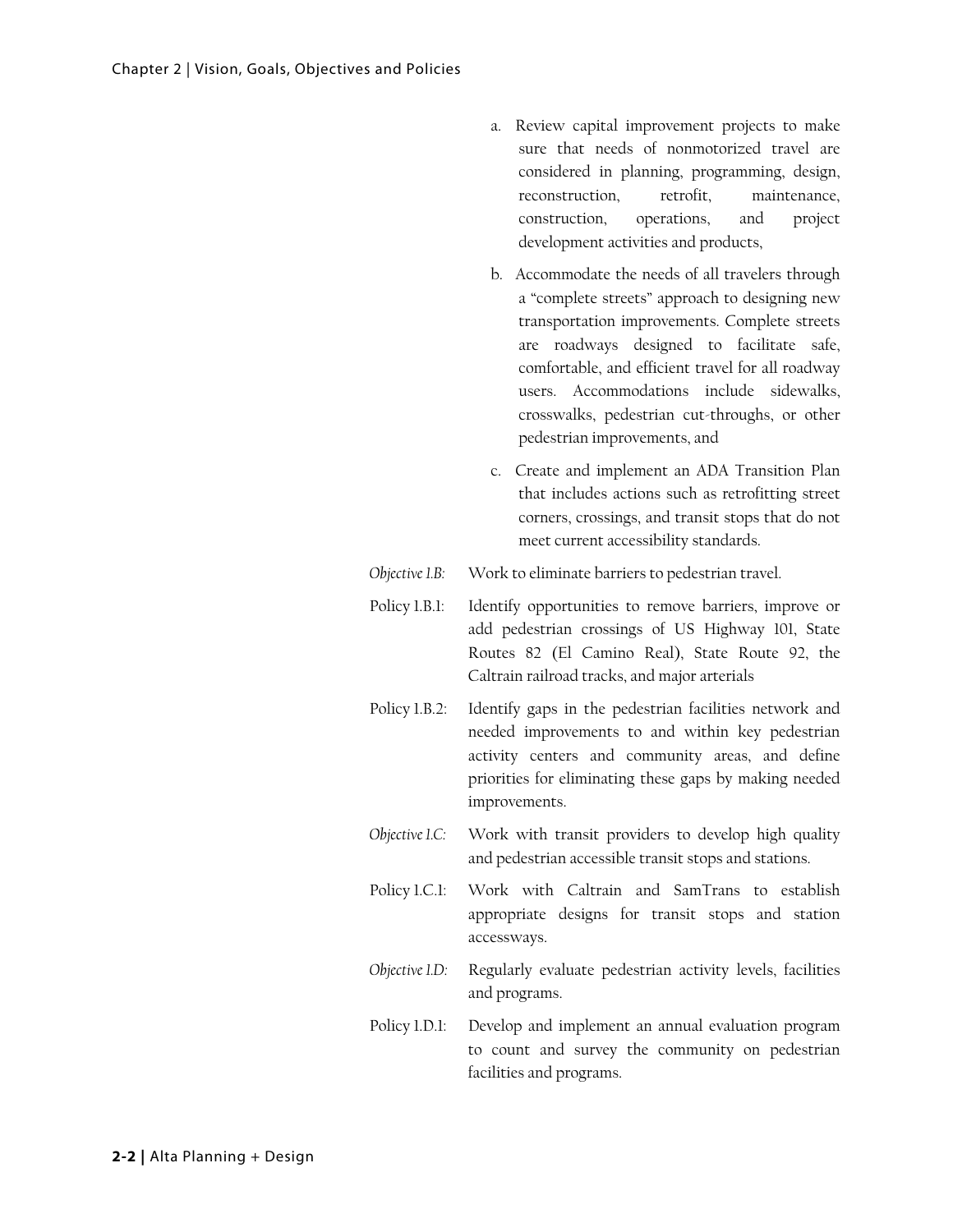- **Goal 2: Safety.** Improve pedestrian safety through the design and maintenance of sidewalks, streets, intersections, and other roadway improvements such as signage and lighting, and landscaping; as well as best practice programs to enhance and improve the overall pedestrian safety.
- *Objective 2.A:* Reduce the number of pedestrian related collisions, injuries and fatalities by 50 percent from 2010 levels by 2020.
- Policy 2.A.1: Annually review pedestrian complaints and collisions to implement ongoing improvements at intersections and throughout the pedestrian network.
- Policy 2.A.2: Utilize pedestrian safety and exposure modeling to track improvements to the pedestrian environment and provide data to help identify and prioritize improvement projects.
- Policy 2.A.3: Identify opportunities to reduce pedestrian exposure by reducing crossing distances or providing facilities.
- *Objective 2B:* Work to improve walking conditions at intersections with the highest rate of collisions.
- Policy 2.B.1: Coordinate with Caltrans to provide median refuge islands on El Camino Real.
- **Goal 3: Infrastructure and Support Facilities.** Maintain and improve the quality, operation and integrity of the pedestrian network infrastructure that allows for convenient and direct connections throughout San Mateo. Increase the number of high quality support facilities to complement the network and create public pedestrian environments that are attractive, functional and accessible to all people.
- *Objective 3.A:* Incorporate pedestrian facilities and amenities into private and public projects.
- Policy 3.A.1: Support and encourage local efforts to require the construction of pedestrian facilities and amenities, where warranted, as a condition of approval of new development and major redevelopment projects.
- Policy 3.A.2: Facilitate pedestrian travel during and through public and private construction zones.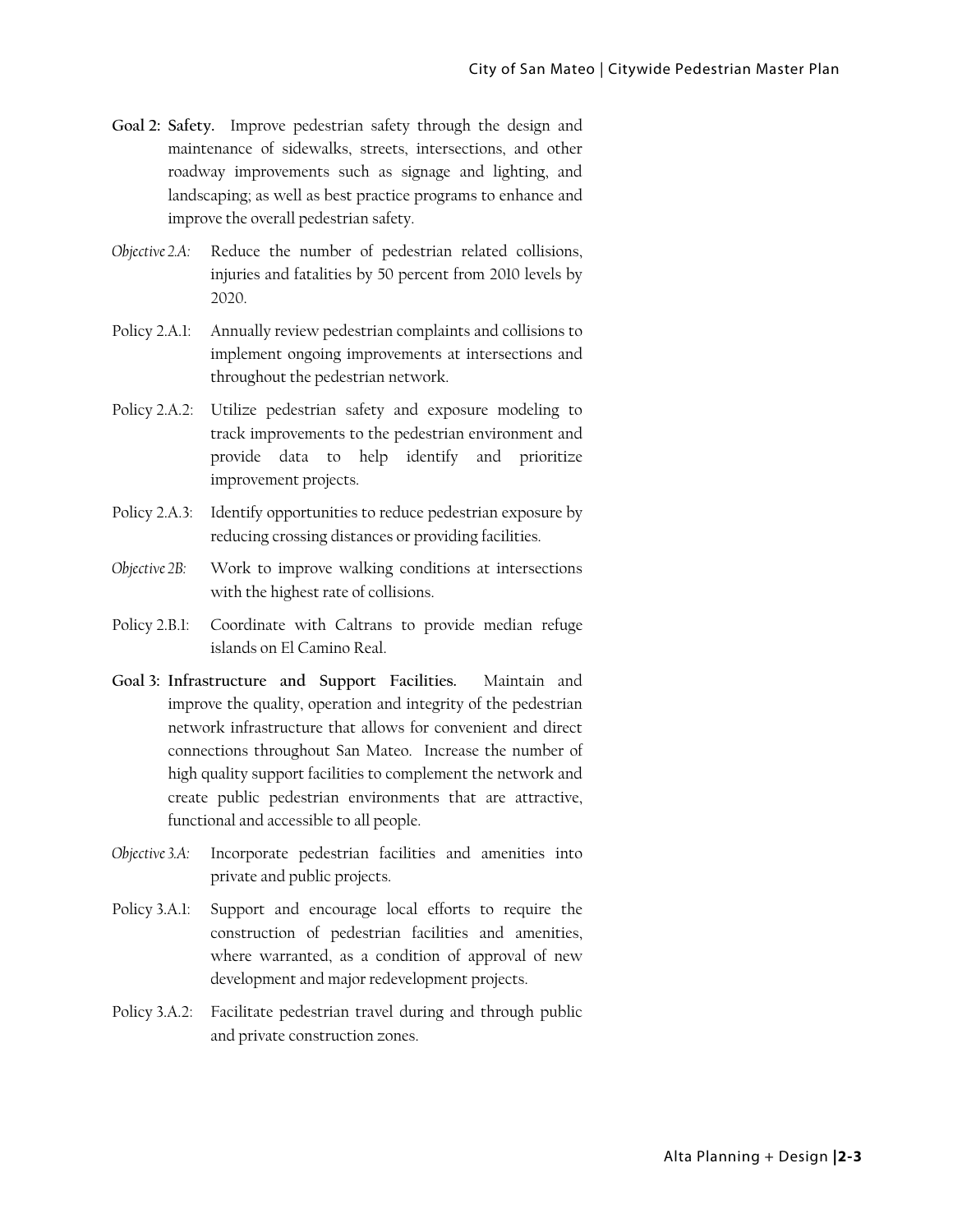- Policy 3.A.3: Establish and maintain pedestrian design guidelines that address topics such as sidewalk zones, street corners and street crossings.
- *Objective 3.B:* Provide maintained walkways that are clean, safe and encourage use.
- Policy 3.B.1: Provide routine maintenance of pedestrian network facilities, as funding and priorities allow. Programs to support these maintenance efforts could include:
	- a. Sidewalk repair programs, including incentive to property owners to improve adjoining sidewalks beyond any required maintenance,
	- b. Develop and administer a Pedestrian Service Request Form Program, and
	- c. "Adopt a Trail" programs that involve volunteers for trail clean-up and other maintenance.
- Policy 3.B.2 Work with property owners of vacant land adjacent to public walkways to identify and implement beatification opportunities on the vacant property, such as landscaping, fencing and/or art installations.
- *Objective 3.C:* Adopt a Green Streets policy that facilitates environmentally sensitive design of the public right of way.
- **Goal 4: Programs.** Increase awareness of the value of pedestrian travel for commute and non-commute trips through encouragement, education, enforcement and evaluation programs that support walking.
- *Objective 4.A:* Establish and enhance safe routes to schools that will enable and encourage more students to walk to school.
- Policy 4.A.1: Identify and develop education and encouragement projects working with the school community through the Safe Routes to School program. This program could include:
	- a. Identify Capital Improvement Programs (CIPs), working with the school community,
	- b. Apply for Safe Routes to School state funding and other grants to construct and implement educational and encouragement programs and capital improvements, and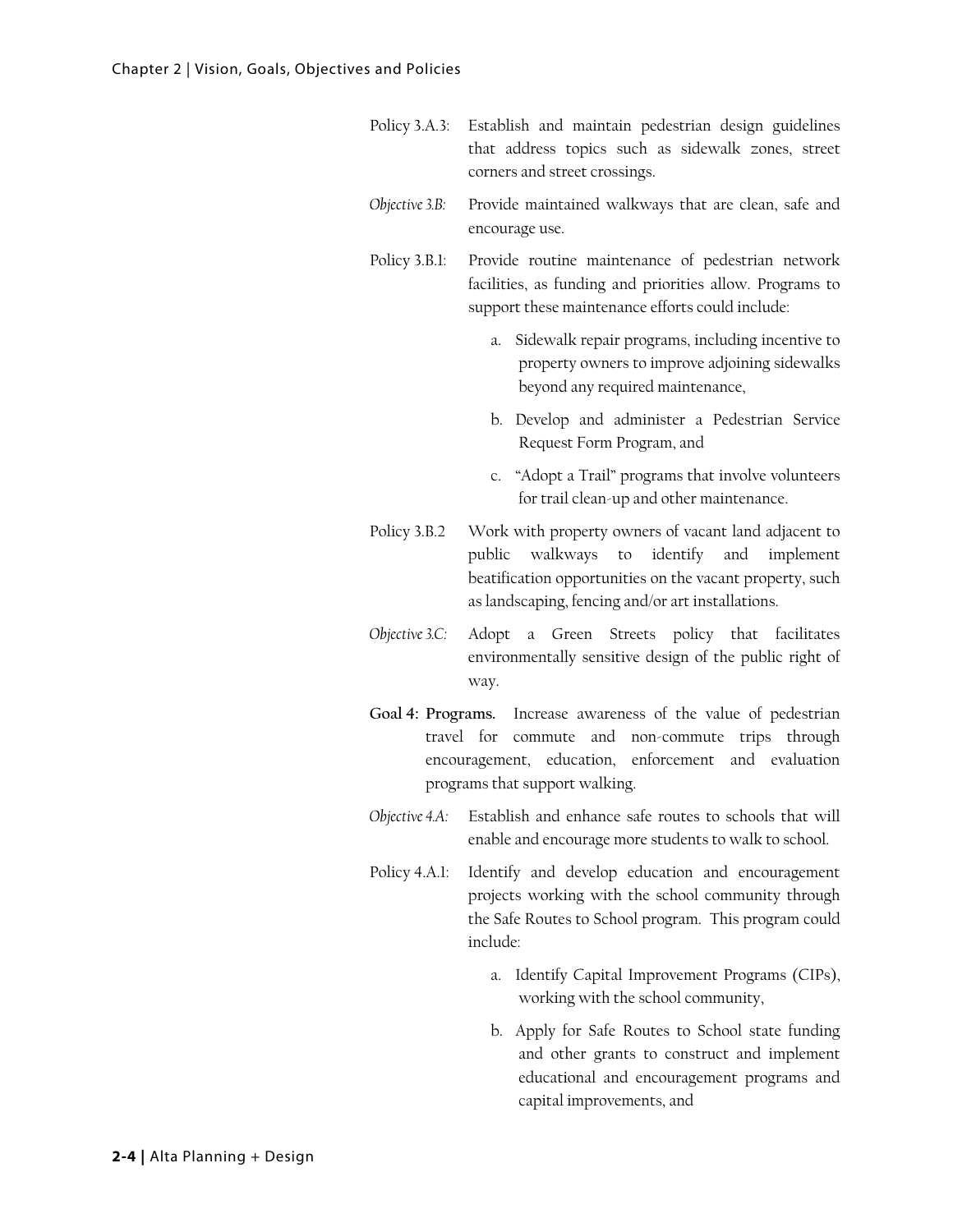- c. Development and distribution of maps that identify the most appropriate routes for children to walk to school.
- *Objective 4.B:* Establish and enhance a safe routes for seniors program that will enable more seniors to walk to services, access transit and complete other walking trips safely and conveniently.
- Policy 4.B.1: Work with the senior community to identify and address barriers to increased walking and transit use.
- Policy 4.B.2: Identify and develop education and encouragement programs working with seniors through the safe routes for seniors program. This program could include:
	- a. Identify Capital Improvement Programs (CIPs) working with the senior community, prioritizing access to key senior origin and destination points, and
	- b. Develop senior pedestrian mobility and safety training working through senior centers and senior organizations.
- *Objective 4.C:* Introduce and promote education, encouragement and outreach for pedestrian programs.
- Policy 4.C.1: Support programs that encourage and promote pedestrian travel. These programs could include:
	- a. Creation of a social marketing campaign to promote the benefits of active lifestyles, active transportation, walking, focusing on the role of walking in promoting health and lowering obesity,
	- b. Development and implementation of effective safety programs for adults and youths to educate drivers and pedestrians as to their rights and responsibilities, and
	- c. Inform interested agencies and organizations about available education materials and assistance such as those programs administered by the National Safe Routes to School Partnership.
- *Objective 4.D:* Establish a Safe Routes to Transit program that will facilitate walking and biking to transit.
- Policy 4.D.1: Identify and implement Safe Routes to Transit projects.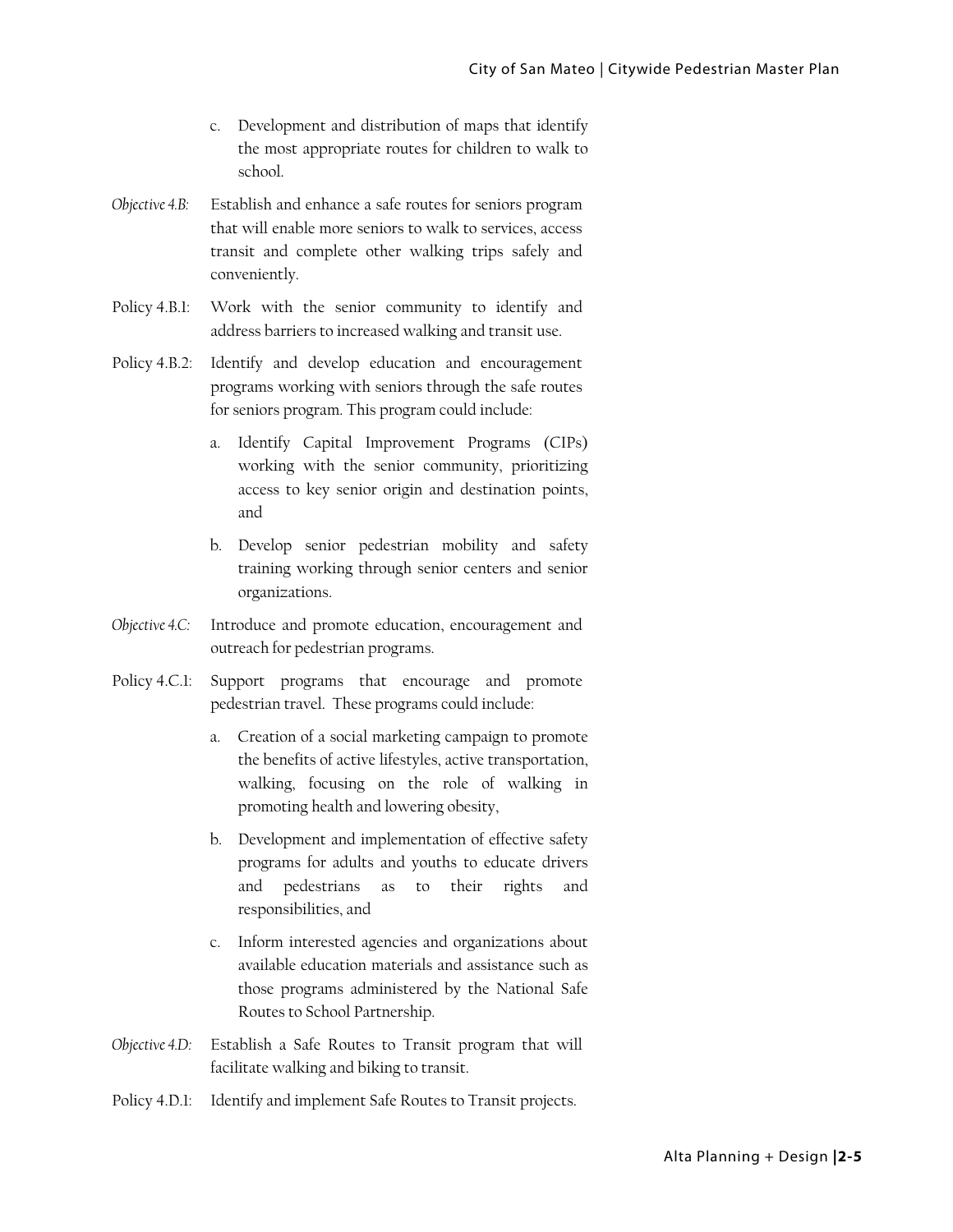- **Goal 5: Equity.** Improve pedestrian accessibility for all residents through equity in public engagement, service delivery and capital investments.
- *Objective 5.A:* Assist neighborhoods that desire to improve pedestrian access to, from, and within their neighborhood.
- Policy 5.A.1: Develop a residential partnership program that enables neighborhoods to identify, prioritize and move forward with pedestrian access improvements.
- *Objective 5.B:* Identify low-income and transit dependent communities that require pedestrian access to, from and within their neighborhood.
- Policy 5.B.1: Implement pedestrian projects providing access to local services, schools and transit identified in the North San Mateo Community-Based Transportation Plan.
- Policy 5.B.2: Improve pedestrian access to facilities that serve lowincome and transit dependent community members.
- **Goal 6: Implementation. Implement the Pedestrian Plan over the next 20 years.**
- *Objective 6.A:* Determine funding needs for expanding and improving pedestrian facilities and programs, and seek funding for those needs.
- Policy 6.A.1: Develop and update a 20-year Financial Plan on a five year basis.
- Policy 6.A.2: Apply for local, State, and Federal grants for major pedestrian projects and programs, including Safe Routes to School and Safe Routes to Transit.
- Policy 6.A.3: Develop requirements and incentives for private property owners to incorporate pedestrian features into new projects.
- Policy 6.A.4: Explore partnerships with private and public organizations (e.g., the County of San Mateo Health Department) to fund incentive programs and events that encourage walking.
- *Objective 6.B:* Incorporate pedestrian projects into the City's Capital Improvement Program (CIP) that will create a walkable environment in San Mateo and support the City's Sustainable Initiatives Plan.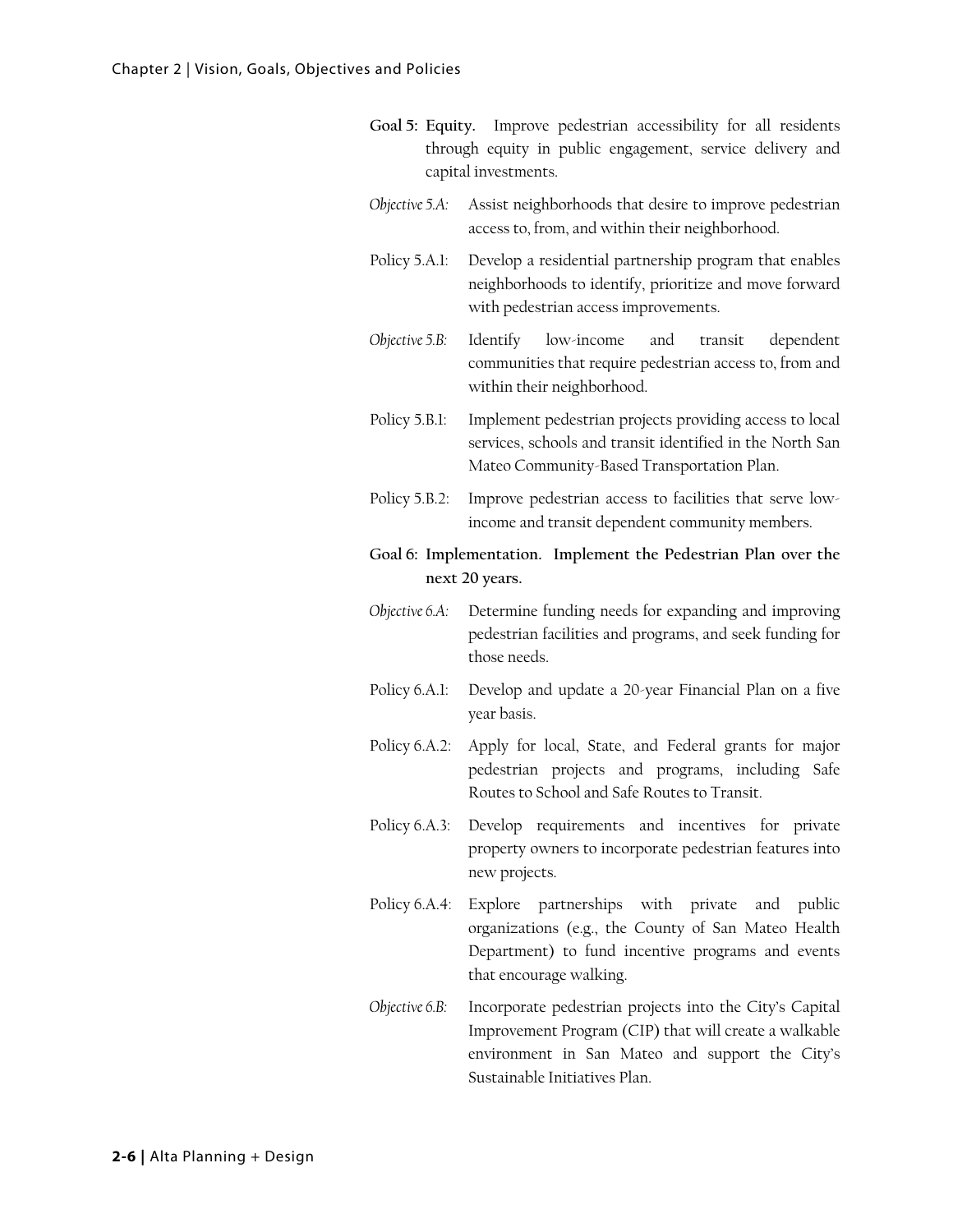- Policy 6.B.1: Prioritize the top ten Pedestrian Plan projects for inclusion in the CIP.
- Policy 6.B.2: Identify dedicated pedestrian project funding by 2017.
- *Objective 6.C:* Ensure pedestrian transportation is coordinated within the City and externally.
- Policy 6.C.1: Designate a City Pedestrian–Bicycle Coordinator responsible for coordinating pedestrian and bicycle transportation within the City and externally. The Pedestrian-Bicycle Coordinator will be a regular participant at the City's Development Review Board and have the authority to comment on private and public development projects as it relates to implementation of the Pedestrian and Bicycle Master Plans' visions, goals, objectives and policies.
- *Objective 6.D:* Review the Pedestrian Plan recommendations at regular intervals to ensure it reflects the most current priorities, need and opportunities.
- Policy 6.D.1: Update the Citywide Pedestrian Master Plan every five years to identify new facility improvements and programmatic opportunities as the pedestrian network develops, assess their feasibility, gauge public support, identify funding sources and develop implementation strategies.
- Policy 6.D.2: Conduct an in-depth update to the Citywide Pedestrian Master Plan in 2020 to evaluate progress as measured by the successful completion of this Plan's Objectives, identify new facility improvements and programmatic opportunities, assess their feasibility, gauge public support, identify funding sources and develop implementation strategies.

## **2.3. Performance Measures**

Performance measures monitor the progress made towards achieving the goals of this Pedestrian Master plan. The measures outlined below should be reviewed and updated on a regular basis. The performance measures include target dates. The 2017 targets assume a five year time frame from Plan adoption and a reasonable expectation of ability to meet the measure. The 2020 targets are those identified in this Plan and have not been changed for consistency purposes.